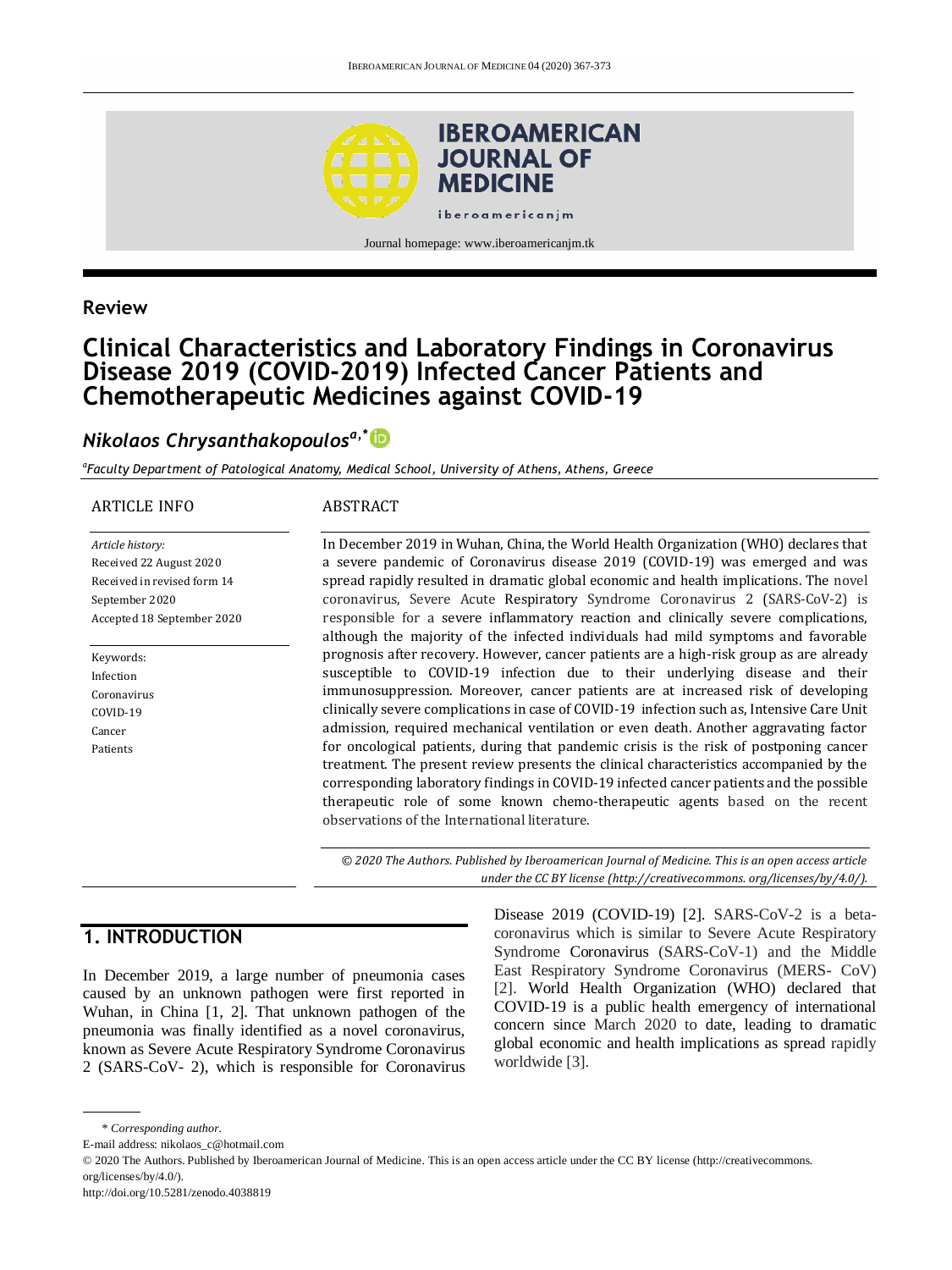SARS-CoV-1 and MERS-CoV viruses' species were identified as highly pathogenic as they are responsible for Acute Respiratory Distress Syndrome (ARDS), severe pneumonia-like symptoms and multi-organ failure. However, four different coronaviruses species cause respiratory diseases ranging from a self-limiting common cold to severe lung infection. SARS-CoV-2 mainly causes respiratory tract infections. Nevertheless, only some patients developed severe inflammatory reaction and passed away from multiple organ complications whereas the majority shows mild symptoms and have favorable prognosis after recovery [4].

COVID-19 is characterized by rapid human to-human transmission from droplet contamination [5, 6]. A recent report in hospitalized patients showed that hospitalacquired transmission was responsible for 41.3% of those admitted patients, thus involving the hospital environment as a virus spread source [7]. The rapidly developing COVID-19 disease has affected all aspects of daily life [8, 9], based on the fact that no therapeutic agent or an effective vaccine is available the only intervention to prevent COVID-19 infection is the social distancing or isolation, as the spread of infection could have a heavy impact on the National Health System [10]. Under those circumstances, the oncology community confronts incredible challenges. It has been estimated in 2020 nearly 5,000 new cases of cancer will be diagnosed per day in the United States, according to the American Cancer Society [8]. Cancer patients are regarded as a highly susceptible group in the COVID-19 pandemic to infection than healthy individuals because of their systemic immunosuppressive state caused by the malignancy and anticancer treatments, such as chemotherapy, radiotherapy or surgery [9, 11-13]. Therefore, cancer patients might be at a higher risk of COVID-19 infection and have a poorer prognosis. Moreover, cancer patients are often recalled to the hospital for treatment and monitoring, and consequently, they are at additional risk of contamination with COVID-19.

It is obvious that during the pandemic health crisis the oncological patients are challenged on two unfavourable situations, the risk of COVID-19 disease infection and the risk of stalling cancer treatment.

## **2. COVID-19 INFECTION PATHOGENESIS**

Several hypotheses have been proposed regards to SARS-CoV-2 infection pathogenesis. SARS-CoV-2 might pass the nasal and larynx mucosa membranes, finally through the upper respiratory tract enters the lungs and from the lungs enters the blood circulation leading to viremia [14]. SARS-CoV-2 and SARS-CoV-1 use the angiotensinconverting enzyme (ACE2) as receptor to enter the epithelial cells, which is mainly expressed in lung cells, cardiovascular cells, monocytes, macrophages, kidney and gastrointestinal system [15, 16]. Then the virus would attack the targeting organs that express ACE2. SARS-CoV-2 binds to the ACE2 receptor on the surface of Alveolar Type II Cells (AT-II). AT-II Cells play a crucial role in innate immunity as they express on their surface specific receptors for bacteria and viruses antigens, known as Toll-Like Receptors (TLRs). They also induce the production of inflammatory cytokines, chemokines and molecules that attract other immune cells such as neutrophils and macrophages in response to the invasion of pathogenic viruses and bacteria [17, 18].

ACE2 receptor may be over-expressed on some cancers including cervical, pancreatic and renal carcinomas [19]. On the contrary, ACE2 expression has been found to be significantly decreased in breast, liver and prostate cancer compared with normal adjacent tissues [20]. In COVID-19 patients, has been observed a clinical syndrome, Cytokine Release Syndrome (CRS), which is considered as a main pathogenetic mechanism that leads to the breakdown of the lungs, cardiovascular system, kidneys and liver. CRS has also been observed in other pathological conditions that activate the immune system to an extensive level, such as various infections or treatments that are able to overact the immune system leading to cause serious morbidity in patients infected with SARS-CoV and MERS-CoV [21].

In cancer patients infected with SARS-CoV-2, inhibiting of the mentioned excessive immune cell activation, cytokine and chemokine production is possibly essential, although use of corticosteroids is controversial [22, 23].

## **3. CLINICAL CHARACTERISTICS IN CANCER PATIENTS INFECTED WITH COVID-19**

In a recent study, in Wuhan, China [24], the clinical characteristics of 28 cancer patients infected with laboratory-confirmed COVID-19 disease from three designated hospitals were analyzed and included typical symptoms such as fever, dry cough, fatigue, and dyspnoea. Dyspnoea observed much earlier from the start of COVID-19 infection in lung cancer patients as compared with the general population [10] and other cancer patients [24]. Anaemia and hypoproteinemia symptoms in cancer patients were also observed and could be attributed to their nutritional deterioration, which may unfavourably affect immunocompetence and may lead to increased risk of the susceptibility to respiratory pathogens and severe pneumonia, as those patients are at an immunosuppressive condition due to cancer and anticancer therapy [24]. In the same research was found that within 14 days, anticancer therapies were significantly associated with the appearance of severe clinical complications after COVID-19 infection which was defined as the admission to Intensive Care Unit (ICU), mechanical ventilation, or death. Lung cancer patients showed worse baseline lung function, thus they had a higher probability to develop more severe anoxia which would be progressed more rapidly in case of COVID-19 infection. That observation indicated an urgent and increased need to treat COVID-19-infected cancer patients, and especially lung cancer patients [24].

During COVID-19 progression, 53.6% of the patients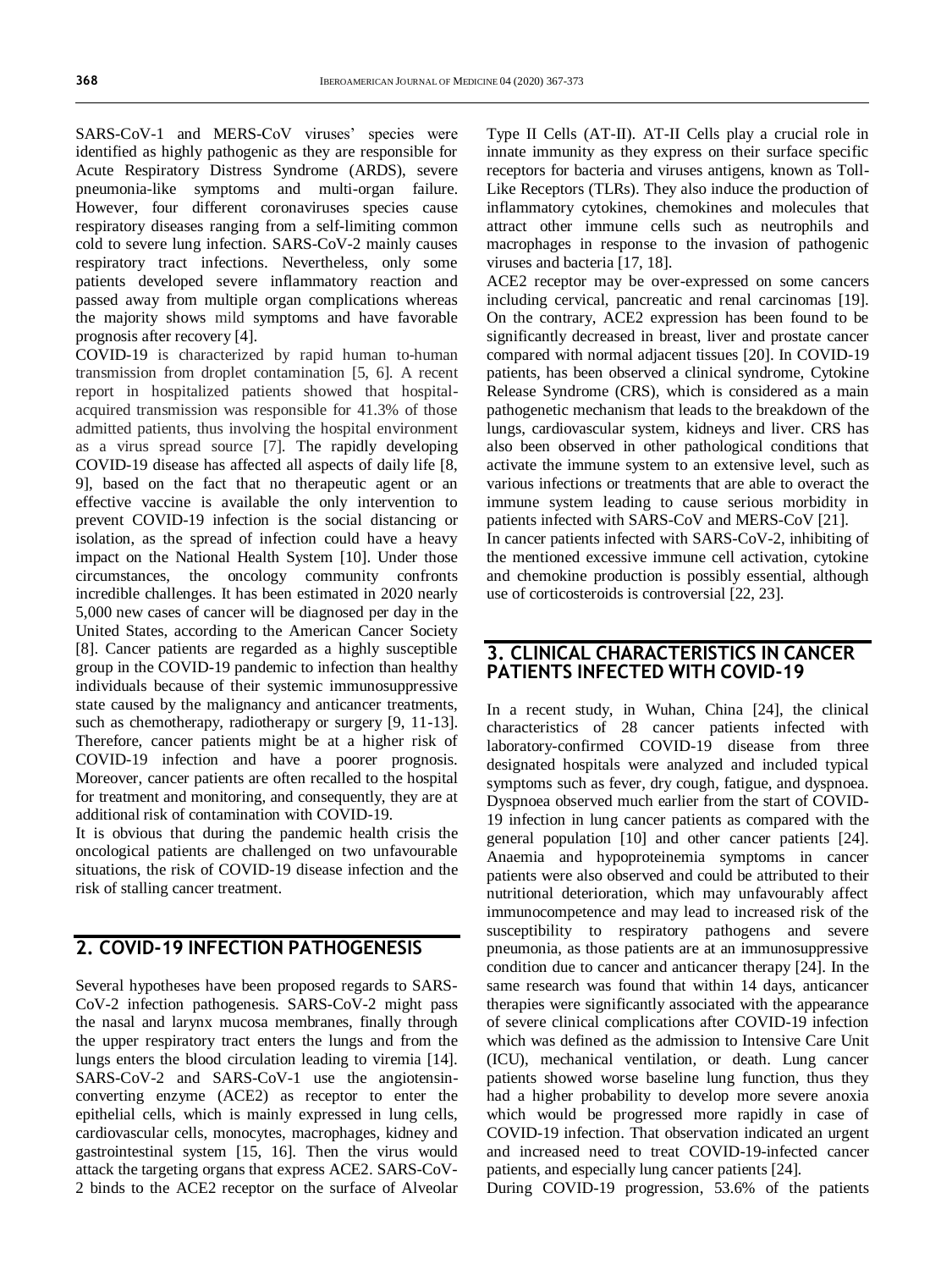developed severe clinical complications, 21.4% were admitted to ICU, 35.7% had life-threatening complications, and 28.6% died. 70% stage IV cancer patients developed severe clinical complications, whereas 44.4% of the nonstage IV showed such complications. 83.3% of the cancer patients who received anticancer treatment within 14 days after COVID-19 diagnosis developed clinically severe complications [24]. The most common complications were ARDS (28.6%), septic shock (3.6%), and acute myocardial infarction (3.6%). 7.1% of the patients possibly developed pulmonary embolism. The cause of death consisted of the following pathological situations ARDS (62.5%), pulmonary embolism (12.5%), septic shock (12.5%), and acute myocardial infarction (12.5%) [24]. The mentioned study has some limitations. It was a retrospective study, thus did not have the reliability of the prospective ones, was non-randomized, based on a small size of sample, heterogeneity could not be avoided as the tumours types were various, some important confounders were not included in the multivariate analyses, and due to an urgent and retrospective descriptive study design, the authors only reported crude rates of complications and fatality in cancer patients with COVID-19 infection [24].

In another recent study [25] was analyzed data of 128 hospitalized haematological cancer patients in Wuhan, China. 13 of those were infected with COVID-19. Clinical information of 115 hospitalized haematological cancer patients compared with no COVID-19 infection and with 11 health care providers infected with COVID-19. COVID-19 infected haematological cancer patients had more severe disease, and a considerably higher risk of death compared with health care providers infected with COVID-19, and showed more co-infections caused by bacteria, fungi and other viruses, whereas only 3 (27.2%) health care providers with COVID-19 showed a bacterial co-infection. In addition, the same patients appeared more complications such as ARDS, acute kidney dysfunction and sepsis, whereas infected health care provider did not showed those complications [25]. It was also found that hospitalized haematological cancer patients COVID-19 infected showed a higher case fatality rate (CFR) compared with hospitalized health care providers COVID-19 infected, finding that could be attributed to their haematological cancer and/or therapy, and thus to bacterial co-infections [25].

It was expectable from patients with immune system cancers such as lymphomas and lymphoid leukaemia to have an increased risk to develop COVID-19 compared with myeloid cancer such as acute myeloid leukaemia and myelodysplastic syndrome [25], however such an association was not identified. That suggestion is in line with a higher possibility of decreased granulocyte blood levels because of the haematological disease or chemotherapy [25]. There are few data on risk of developing COVID-19 in hospitalized persons with haematological cancers. Many, if not most individuals with haematological cancers receive anticancer drugs with suppress bone marrow function or have cancers of the

immune system and are at substantial risk of communityand hospital-acquired infections [26-28]. Limitations of that study were selection and recall biases, heterogeneous haematological diagnoses and disease states, confounding covariates; COVID-19 diagnosis was based initially on lung CT scan but most cases were confirmed by qRT-PCR, the control group included health care providers rather than hospitalized individuals with cancer other than haematological cancers.

In a recent nationwide analysis in China by Liang and colleagues recorded a lower rate of cancer patients (39%) infected with COVID-19 developed clinically severe complications, which were defined as the patients' admission to the ICU, invasive ventilation or death, compared with no cancer patients [8]. This finding was not in accordance with the finding of a previous research in the same country [24]. This inconsistency could be attributed to variation of the study populations and the definition of clinically severe complications. This study also showed that older age was the only risk factor for clinically severe complications, and lung cancer patients did not have a higher possibility of clinically severe complications compared with other cancer patients types (20% and 62%, respectively) [8]. Moreover, it was found that cancer patients deteriorated more rapidly than those without cancer. The limitations of this study was the small sample size with a large amount of heterogeneity, the various cancer types with different biological behaviours, possible confounders, such as smoking status, and the previous history of surgical resection in some cancer patients [8].

Kunyu Yang and colleagues, in a multi-centre research observed that fever was the most common symptom, followed by cough, fatigue, and shortness of breath. The same study reveals that invasive mechanical ventilation was applied to 21 (66%) out of 32 patients, whereas 30 (15%) out of 205 patients were referred to the ICU. Complications occurred in 126 (63%) out of 199 patients, including secondary infection and ARDS [29]. In another recent report by Jianbo Tian and colleagues was recorded that patients with cancer were more likely to receive ventilation treatment compared with patients without cancer (33% vs 23%, respectively). The same study also showed that when comparing symptoms at admission, patients with cancer were more likely to suffer from dyspnoea and expectoration than patients without cancer, but less likely to have sore throat and coryza [30].

#### **4. LABORATORY FINDINGS IN COVID-19 INFECTED PATIENTS**

Laboratory findings of hematologic examination showed anaemia in 75% of cancer patients infected with COVID-19, leucopoenia in 32.1%, and lymphopenia in 82.1% of the patients. Low levels of serum albumin were recorded in 89.3% of the patients and high levels of serum globulin were found in 39.3% of the patients. 92.9% showed normal serum levels of procalcitonin, and D-dimer was elevated in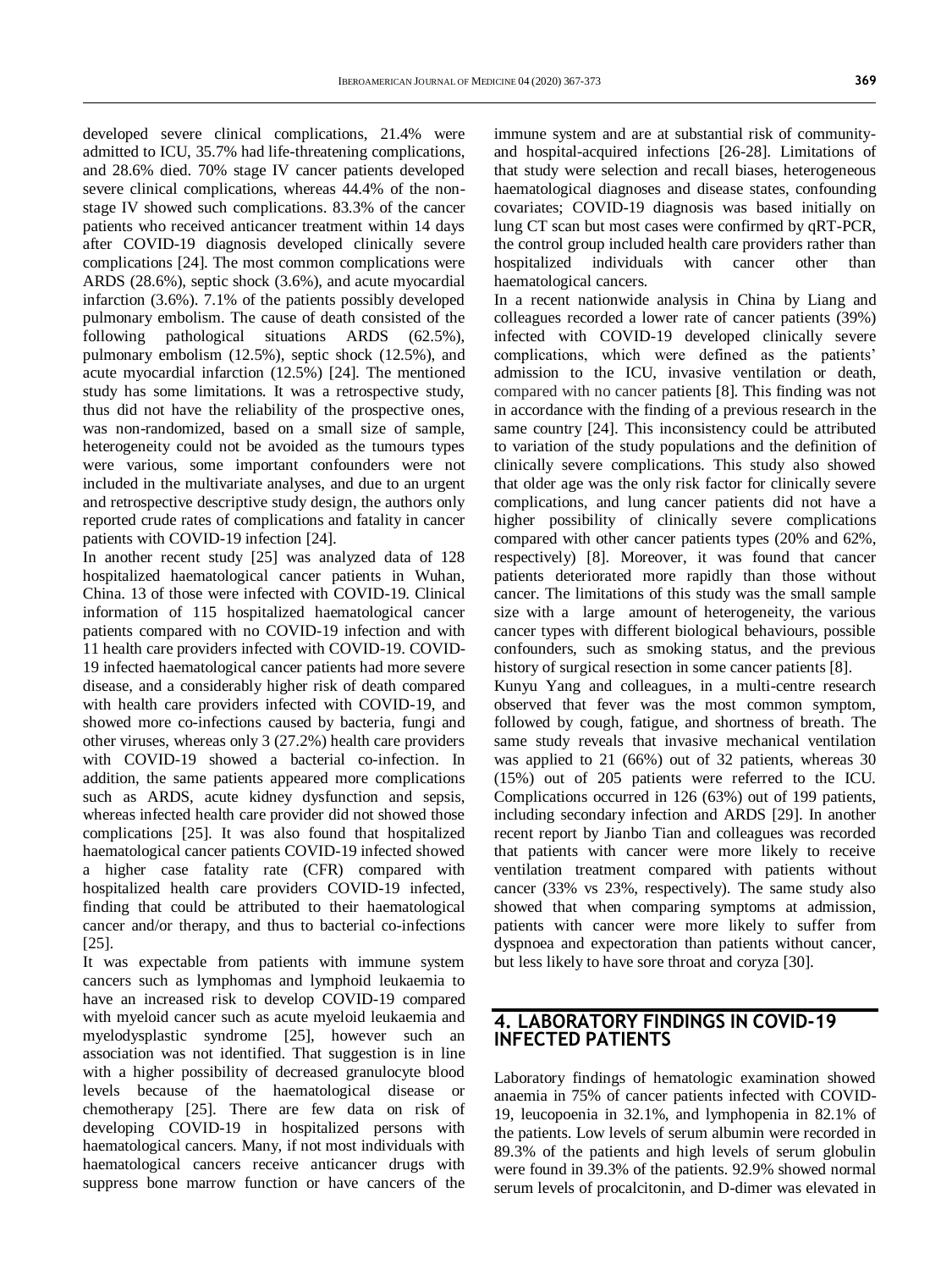39.3% of them. Moreover, high levels of lactate dehydrogenase (LDH) were observed in 50%, highly sensitive C-reactive protein (C-rp) levels in 82.1%, and elevated erythrocyte sedimentation rate in 57.1% of the patients. It is obvious that cancer patients infected with COVID-19 present with clinical characteristics similar to those in the general population, except for anaemia and hypoproteinemia [24].

In a multi-centre retrospective cohort study in China with 205 cancer patients infected with COVID-19 was found leucocytosis in12%, leucopoenia in 27%, neutropenia in 16%, lymphocytopenia in 50%, and thrombocytopenia in 12% of them. Elevated concentration of D-dimer was found in 129 (70%) out of 185 patients, 115 (60%) out of 192 patients had increased concentrations of C-rp, and 78 (49%) out of 160 patients had increased LDH [29]. In another recent research was observed that at the start of COVID-19 disease in haematological cancer patients infected by SARS-CoV-2 virus, they showed significantly high levels of C-rp and procalcitonin, lower levels of haemoglobin, lymphocytes and platelets, whereas had similar levels of LDH, aspartate aminotransferase (AST), alanine transaminase (ALT), bilirubin, creatinine and blood urea nitrogen (BUN), compared with those without haematological cancer. Moreover, no differences were observed regarding the levels of cytokines including interleukins IL-2, IL-4, IL-6 and IL-10, tumour necrosis factor-alpha (TNF- $\alpha$ ) and interferon-gamma (IFN- $\gamma$ ) among the groups examined. Some or all of those differences may be related to haematological cancers therapy rather than COVID-19 disease [25]. Jianbo Tian and colleagues in a multicentre cohort study recorded that pro-inflammatory cytokines including TNF-α, IL-6, and IL-2R were in higher levels in patients with cancer than in those without cancer, whereas infection-related biomarkers such as C-rp and procalcitonin were also higher in patients with cancer. In addition, was observed that in patients with cancer com- pared with those without cancer, they showed higher levels of neutrophils, ALT, LDH, and *high*sensitivity cardiac troponin (hs-cTnI), whereas eosinophils, globulin, albumin, and total protein were decreased [30].

#### **5. CHEMOTHERAPEUTIC MEDICINES AGAINST COVID-19**

Several researchers and pharmaceutical corporations have focused on clinical trials investigating medicines with known activity in diseases such as autoimmune diseases, various types of cancer in an effort to discover an effective medicine for COVID-19 patients [31-38]. The trials concern COVID-19 complications and mainly the overproduction of inflammatory cytokines and chemokines, which may result in clinically severe complications observed in organs such as heart, lungs, kidneys, etc. and in some cases can lead to possible death. That pathological syndrome, known as CRS, leads to the breakdown of the lungs, cardiovascular system, kidneys

and liver and has also been observed in other pathological conditions that activate the immune system to an extensive level, such as severe microbial infections and sepsis or treatments that are able to overact the immune system and is the leading cause of serious morbidity and mortality in patients infected with SARS-CoV and MERS-CoV [21].

Some of those medicines are used as chemotherapeutics agents in certain cancer types in targeted treatments and act as regulators or suppressors of the immune system or directly as inhibitors of some of the essential cytokines and chemokines implicated in the "cytokines storm".

Acalabrutinib, is a second generation Bruton's tyrosine kinase inhibitor [39, 40] and it is used for lymphomas treatment such as chronic lymphocytic leukaemia, mantle cell lymphoma, and Waldenström's macroglobulinemia [41].

Ruxolitinib, a JAK-STAT signalling pathway inhibitor, plays a crucial role in the immune response to autoimmune diseases and has been used for the treatment of myelofibrosis [42, 43], polycythemia vera (PCV), and has also been shown to improve cases of chronic graft versus host disease in patients following a bone marrow transplant. The effectiveness of ruxolitinib will be investigated in clinical trials.

Siltuximab is a chimeric monoclonal antibody, which it binds to and inhibits [IL-6](https://en.wikipedia.org/wiki/Interleukin-6) [44].IL-6 is an essential cytokine in the immune response to COVID-19 disease. Siltuximab has been used for the treatment of neoplastic diseases such as [metastatic](https://en.wikipedia.org/wiki/Metastatic) renal cell cancer, prostate cancer, and Castleman's disease, among other types of cancer [45-48].

Bevacizumab, is a monoclonal antibody binds to *Vascular Endothelial Growth Factor (*VEGF), an angiogenic factor that is implicated in the formation of new blood vessels in normal tissues and cancer, and is also implicated in the inflammatory process and increases the permeability of blood vessels and capillaries to inflammation [31]. It has been used in oncology in recent years for the treatment of cancers, such as colon, lung, kidney and ovarian cancer [32]. Bevacizumab may reduce VEGF levels that increase in hypoxia, severe inflammation and appear to be increased in the epithelium of the respiratory tract in COVID-19 infection, and may suppress pulmonary oedema in COVID-19 patients [33]. As already has stated, SARS-CoV-1 and MERS-CoV viruses' species were identified as highly pathogenic as they are responsible for ARDS. ARDS and dyspnea create hypoxia in lung tissues and other organs. Hypoxia induces VEGF expression through activation of the Prolyl hydroxylases (PHD)-hypoxia inducible factor (HIF)-1 signalling pathway, which upregulates VEGF expression through transcription activation [49]. VEGF is a potent vascular permeability factor that induces vascular leakiness in COVID-19-infected lung tissues, resulting in plasma extravasations and pulmonary oedema, which further increases tissue hypoxia [50, 51]. Moreover, VEGF significantly participates in lung inflammation [52]. VEGF and VEGFR-mediated signalling blocking by bevacizumab could improve oxygen perfusion and anti-inflammatory response and relieve clinical symptoms in patients with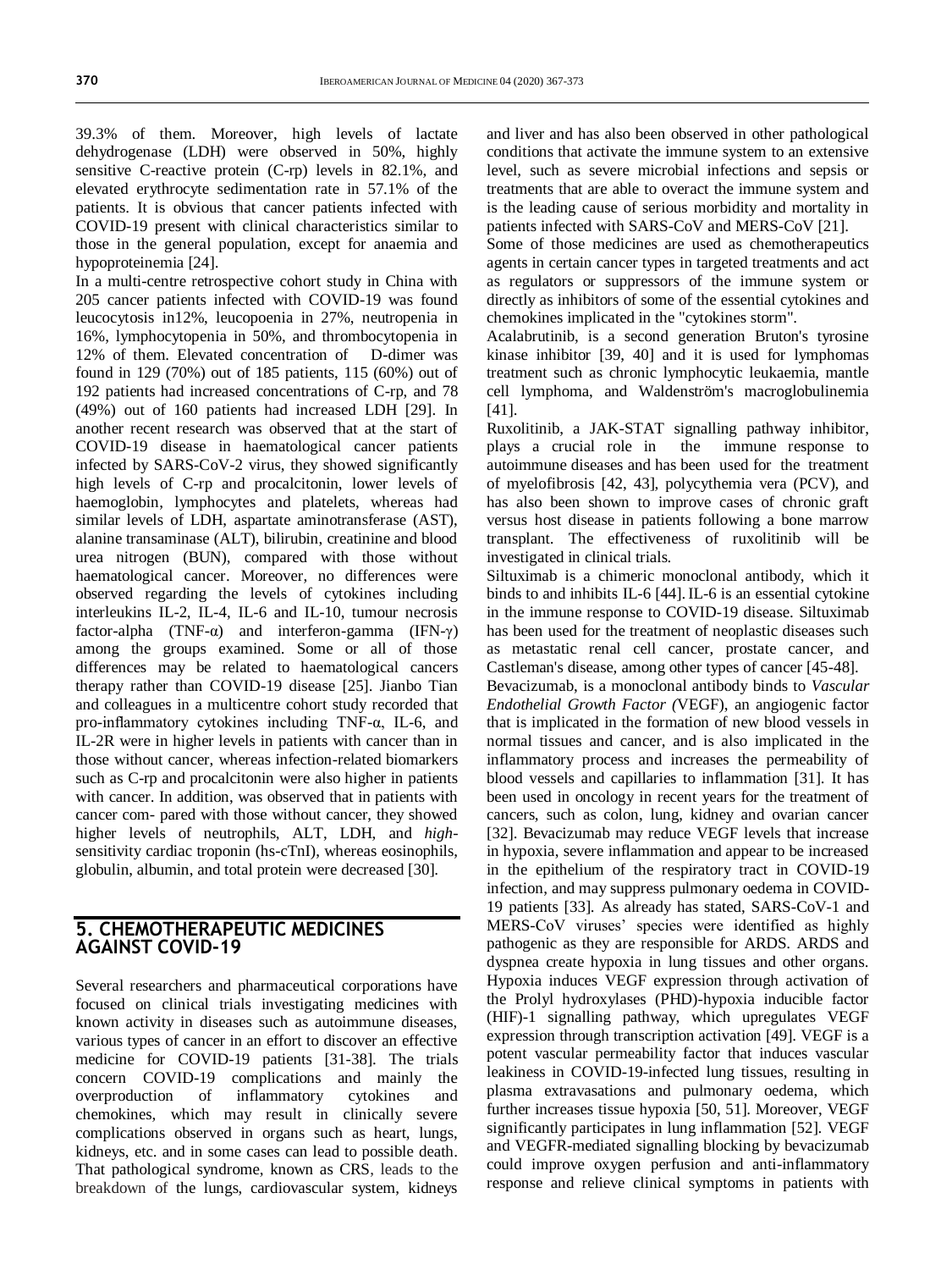severe COVID-19. Several studies support clinical evidence for the therapeutic outcomes of bevacizumab in patients with severe COVID-19. Firstly, patients with severe COVID-19 suffer from severe hypoxia and have higher VEGF levels [53]. Secondly, those patients frequently have pulmonary oedema [54, 55]. Thirdly, autopsy investigation of COVID-19 patients showed excessive extravasates in alveoli of the infected lungs and VEGF-induced vascular effects have been suggested in those patients because of the vascular disorganization and endothelial cell proliferation in the COVID-19-infected lung tissues [56, 57]. Fourthly, in COVID-19 patients exists an over reactive inflammatory response [58]. Eventually, experiments in animal models have demonstrated that anti-VEGF therapy significantly improves pulmonary oedema [59, 60]. In addition, recent studies have also demonstrated vascular dysfunction of the COVID-19-inefected tissues [61, 62].

Thalidomide is a medication used for the treatment of various types of cancer, including [multiple myeloma,](https://en.wikipedia.org/wiki/Multiple_myeloma) [graft](https://en.wikipedia.org/wiki/Graft-versus-host_disease)[versus-host disease,](https://en.wikipedia.org/wiki/Graft-versus-host_disease) and a number of skin pathological conditions [34]. Subsequent studies have reported that thalidomide has anti-inflammatory, immunomodulatory and anti-angiogenic effects [35]. It has been used for more than 20 years for the treatment of multiple myeloma mainly and its potential effectiveness in COVID-19 patients is being investigated [35]. Thalidomide shows anti-inflammatory activity as is implicated in both innate and adaptive immune systems as it is able to down regulate the phagocytic activity of immune cells, inhibits antimicrobial mediators' release from neutrophils, and enhances the number of natural killer cells. Based on those observations it has been suggested as a potential antiinflammatory drug for COVID-19 patients [63]. Thalidomide can also inhibit neutrophils' chemotaxis to the site of inflammation, can suppress their reactive oxygen species (ROS) generation, and can modulate their interaction with the endothelial cells at the site of inflammation [64]. Currently, the available reports for thalidomide usage in treating severe COVID-19 is not sufficient to promote this drug usage due to several reasons [65]. Thus, using this drug for treating a respiratory condition such as that encountered by COVID-19 should be further investigated before proceeding [66].

Imatinib functions as a specific inhibitor of a number of tyrosine kinase enzymes and has been used for the treatment of various types of cancer. Specifically, it is used for chronic myelogenous leukaemia (CML) and acute lymphocytic leukaemia (ALL) that are Philadelphia chromosome-positive  $(Ph<sup>+</sup>)$ , ), certain types of gastrointestinal stromal tumours (GIST), hypereosinophilic syndrome (HES), chronic eosinophilic leukemia (CEL), systemic mastocytosis, and myelodysplastic syndrome [36]. It has been previously shown that imatinib significantly inhibits SARS-CoV and MERS-CoV replication *in vitro [37].* Imatinib has shown antiviral properties in early stages of infection with SARS-CoV and MERS-CoV, two viruses related to SARS-CoV-2

and may also reduce inflammation, endothelial permeability, and pulmonary oedema [2].

Recent medicine trials in COVID-19 patients concern those that act on the connection of immune cells with their target [31-38].Cancer cells express on their surface proteins that inhibit immune cells, specifically T-lymphocytes. Monoclonal antibody, such as nivolumab, that inhibits the binding of inhibitors to T-lymphocytes activates the immune system against cancer cells and are widely used for the treatment of lung, kidney, bladder cancer and melanoma [38]. Nivolumab is a human [IgG4](https://en.wikipedia.org/wiki/Immunoglobulin_G) monoclonal antibody that blocks programmed *cell death protein* (PD-1). It is a type of immunotherapy and acts as a checkpoint inhibitor, blocking a signal that prevents activation of Tlymphocytes from attacking the cancer [38]. In cancer and certain infection diseases nivolumab restores exhausted lymphotoxin (LT) immunity. It is possible that nivolumabinduced immunity normalization could stimulate antiviral response also during COVID-19 infection and could prevent ARDS development, which has previously been associated with low LT count concomitant with increased inflammatory cytokine production [67]. Programmed death-1 (PD-1)/programmed death ligand-1 (PDL-1) and cytotoxic T-lymphocyte-associated antigen 4 (CTLA-4)/B7 interactions play a crucial role in the inhibition of T lymphocytes. Immune checkpoint inhibitors (ICIs) such as nivolumab are able to blockade this interaction between T lymphocytes and cancer or no cancer cells [68].

Similar mechanisms may lead to depletion and deregulation of immune cells during COVID-19 infection. Those medicines that prevent this inhibition by cancer cells can, in some cases, lead to overreaction of the immune system. Consequently, their safety and effectiveness will be investigated, in combination with other cytokine inhibitors, in clinical trials. Thus, future prospective study designs with larger sample sizes are needed to further explore the clinical characteristics in COVID-19-infected cancer patients.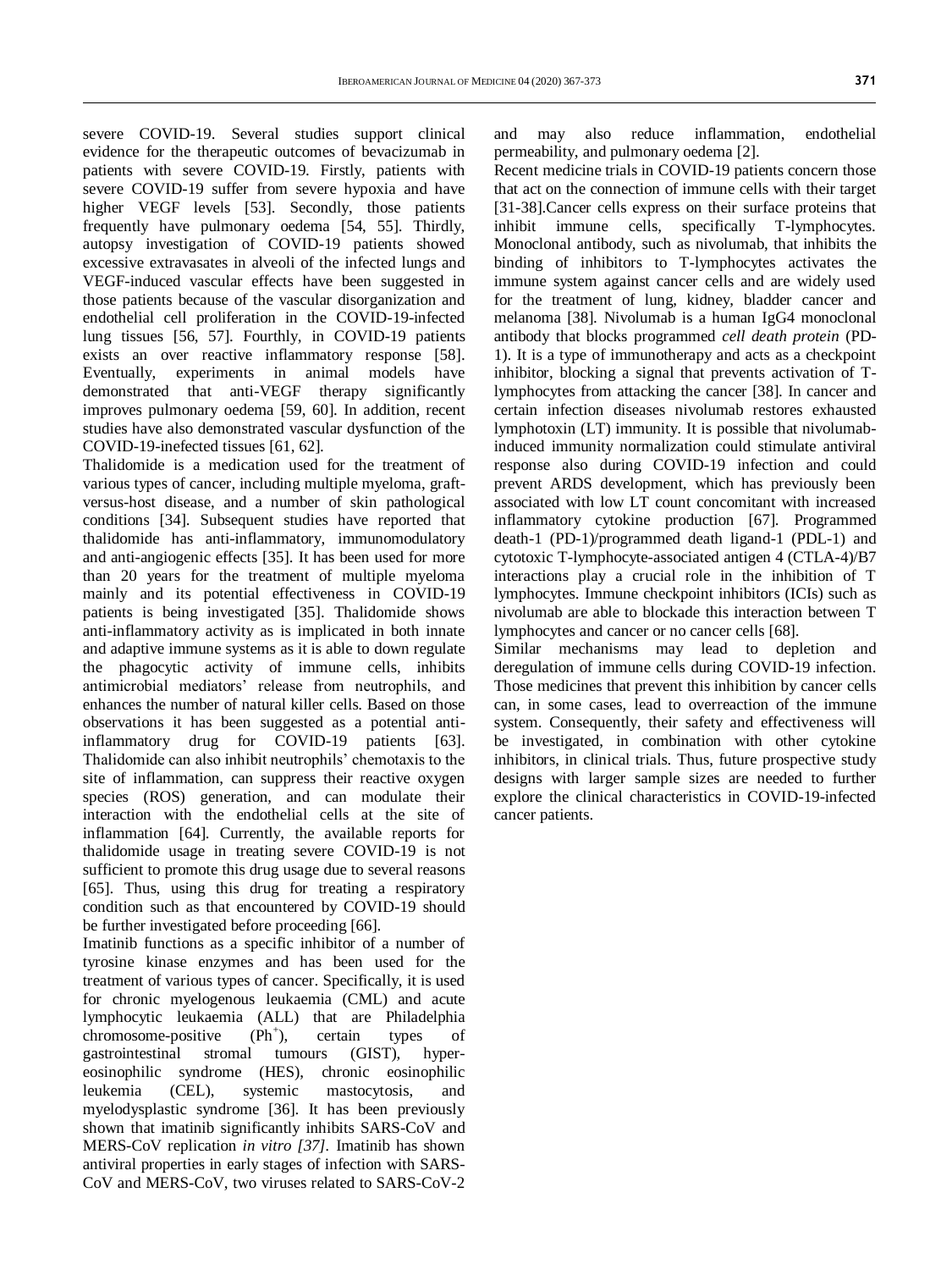## **6. REFERENCES**

*1. Lu H, Stratton CW, Tang YW. Outbreak of pneumonia of unknown etiology in Wuhan, China: The mystery and the miracle. J Med Virol. 2020;92(4):401-2. doi[: 10.1002/jmv.25678.](https://doi.org/10.1002/jmv.25678)*

*2. Zhu N, Zhang D, Wang W, Li X, Yang B, Song J, et al. A Novel Coronavirus from Patients with Pneumonia in China, 2019. N Engl J Med. 2020;382(8):727-33. doi[: 10.1056/NEJMoa2001017.](https://doi.org/10.1056/nejmoa2001017)* 

*3. Lu R, Zhao X, Li J, Niu P, Yang B, Wu H, et al. Genomic characterisation and epidemiology of 2019 novel coronavirus: implications for virus origins and receptor binding. Lancet. 2020;395(10224):565-74. doi[: 10.1016/S0140-](https://doi.org/10.1016/s0140-6736(20)30251-8) [6736\(20\)30251-8.](https://doi.org/10.1016/s0140-6736(20)30251-8)* 

*4. Yin Y, Wunderink RG. MERS, SARS and other coronaviruses as causes of pneumonia. Respirology. 2018;23(2):130-7. doi[: 10.1111/resp.13196.](https://doi.org/10.1111/resp.13196)* 

*5. Chen N, Zhou M, Dong X, Qu J, Gong F, Han Y, et al. Epidemiological and clinical characteristics of 99 cases of 2019 novel coronavirus pneumonia in Wuhan, China: a descriptive study. Lancet. 2020;395(10223):507-13. doi: [10.1016/S0140-6736\(20\)30211-7.](https://doi.org/10.1016/s0140-6736(20)30211-7)*

*6. Wu YC, Chen CS, Chan YJ. The outbreak of COVID-19: An overview. J Chin Med Assoc. 2020;83(3):217-20. doi[: 10.1097/JCMA.0000000000000270.](https://doi.org/10.1097/jcma.0000000000000270)*

*7. Wang D, Hu B, Hu C, Zhu F, Liu X, Zhang J, et al. Clinical Characteristics of 138 Hospitalized Patients With 2019 Novel Coronavirus-Infected Pneumonia in Wuhan, China. JAMA. 2020;323(11):1061-9. doi: [10.1001/jama.2020.1585.](https://doi.org/10.1001/jama.2020.1585)* 

*8. Liang W, Guan W, Chen R, Wang W, Li J[, Xu K,](https://www.ncbi.nlm.nih.gov/pubmed/?term=Xu%20K%5BAuthor%5D&cauthor=true&cauthor_uid=32066541) et al. Cancer patients in SARS-CoV-2 infection: a nationwide analysis in China. Lancet Oncol. 2020;21(3):335-7. doi: [10.1016/S1470-2045\(20\)30096-6.](https://doi.org/10.1016/s1470-2045(20)30096-6)*

*9. Kamboj M, Sepkowitz KA. Nosocomial infections in patients with cancer. Lancet Oncol. 2009;10(6):589-97. doi[: 10.1016/S1470-2045\(09\)70069-5.](https://doi.org/10.1016/s1470-2045(09)70069-5)*

*10. Ferguson NM, Laydon D, Nedjati-Gilan G, Imai N, Ainslie K, Baguelin M, et al. Impact of non-pharmaceutical interventions (NPIs) to reduce COVID-19 mortality and healthcare demand. Imperial College London. 2020, doi: [10.25561/77482.](https://doi.org/10.25561/77482)*

*11. Li JY, Duan XF, Wang LP, Xu YJ, Huang L, Zhang TF, et al. Selective depletion of regulatory T cell subsets by docetaxel treatment in patients with nonsmall cell lung cancer. J Immunol Res. 2014;2014:286170. doi: [10.1155/2014/286170.](https://doi.org/10.1155/2014/286170)* 

*12. Longbottom ER, Torrance HD, Owen HC, Fragkou PC, Hinds CJ, Pearse RM, et al. Features of Postoperative Immune Suppression Are Reversible With Interferon Gamma and Independent of Interleukin-6 Pathways. Ann Surg. 2016;264(2):370-7. doi[: 10.1097/SLA.0000000000001484.](https://doi.org/10.1097/sla.0000000000001484)* 

*13. Sica A, Massarotti M. Myeloid suppressor cells in cancer and autoimmunity. J Autoimmun. 2017;85:117-125. doi: [10.1016/j.jaut.2017.07.010.](https://doi.org/10.1016/j.jaut.2017.07.010)* 

*14. Guan WJ, Ni ZY, Hu Y, Liang WH, Ou CQ, He JX, et al. Clinical Characteristics of Coronavirus Disease 2019 in China. N Engl J Med. 2020;382(18):1708-20. doi[: 10.1056/NEJMoa2002032.](https://doi.org/10.1056/nejmoa2002032)* 

*15. Harmer D, Gilbert M, Borman R, Clark KL. Quantitative mRNA expression profiling of ACE 2, a novel homologue of angiotensin converting enzyme. FEBS Lett. 2002;532(1-2):107-10. doi[: 10.1016/s0014-5793\(02\)03640-2.](https://doi.org/10.1016/s0014-5793(02)03640-2)*

*16. Letko M, Marzi A, Munster V. Functional assessment of cell entry and receptor usage for SARS-CoV-2 and other lineage B betacoronaviruses. Nat Microbiol. 2020;5(4):562-9. doi: [10.1038/s41564-020-0688-y.](https://doi.org/10.1038/s41564-020-0688-y)* 

*17. Mossel EC, Wang J, Jeffers S, Edeen KE, Wang S, Cosgrove GP, et al. SARS-CoV-2 Reverse Genetics Reveals a Variable Infection Gradient in the Respiratory Tract. Cell. 2020;182(2):429-46.e14. doi: [10.1016/j.cell.2020.05.042.](https://doi.org/10.1016/j.cell.2020.05.042)* 

*18. Weinheimer VK, Becher A, Tonnies M, Holland G, Knepper J, Bauer TT, et al. Influenza A viruses target type II pneumocytes in the human lung. J Infect Dis. 2012;206(11):1685-94. doi[: 10.1093/infdis/jis455.](https://doi.org/10.1093/infdis/jis455)* 

*19. Jia X, Yin C, Lu S, Chen Y, Liu Q, Bai J, et al. Two Things about COVID-19 Might Need Attention.* Preprints*. 2020;2020020315 doi: [10.20944/preprints202002.0315.v1.](https://doi.org/10.20944/preprints202002.0315.v1)* 

*20. Peng L, Zagorac S, Stebbing J. Managing patients with cancer in the COVID-19 era. Eur J Cancer. 2020;132:5-7. doi[: 10.1016/j.ejca.2020.03.028.](https://doi.org/10.1016/j.ejca.2020.03.028)*

*21. Moore JB, June CH. Cytokine release syndrome in severe COVID-19. Science. 2020;368(6490):473-4. doi[: 10.1126/science.abb8925.](https://doi.org/10.1126/science.abb8925)*

*22. Shang L, Zhao J, Hu Y, Du R, Cao B. On the use of corticosteroids for 2019-nCoV pneumonia. Lancet. 2020;395(10225):683-4. doi[: 10.1016/S0140-](https://doi.org/10.1016/s0140-6736(20)30361-5) [6736\(20\)30361-5.](https://doi.org/10.1016/s0140-6736(20)30361-5)* 

*23. Russell CD, Millar JE, Baillie JK. Clinical evidence does not support corticosteroid treatment for 2019-nCoV lung injury. Lancet. 2020;395(10223):473-5. doi[: 10.1016/S0140-6736\(20\)30317-2.](https://doi.org/10.1016/s0140-6736(20)30317-2)*

*24. Zhang L, Zhu F, Xie L, Wang C, Wang J, Chen R, et al. Clinical characteristics of COVID-19-infected cancer patients: a retrospective case study in three hospitals within Wuhan, China. Ann Oncol. 2020;31(7):894-901. doi[: 10.1016/j.annonc.2020.03.296.](https://doi.org/10.1016/j.annonc.2020.03.296)* 

*25. He W, Chen Lei, Chen Li, Yuan G, Fang Y, Chen W, et al. COVID-19 in persons with haematological cancers. Leukemia. 2020;34(6):1637-45. doi: [10.1038/s41375-020-0836-7.](https://doi.org/10.1038/s41375-020-0836-7)* 

*26. Ludwig H, Delforge M, Facon T, Einsele H, Gay F, Moreau P, et al. Prevention and management of adverse events of novel agents in multiple myeloma: a consensus of the European Myeloma Network. Leukemia. 2018;32(7):1542-60. doi[: 10.1038/s41375-018-0040-1.](https://doi.org/10.1038/s41375-018-0040-1)* 

*27. Maschmeyer G, De Greef J, Mellinghoff SC, Nosari A, Thiebaut Bertrand A, Bergeron A, et al. Infections associated with immunotherapeutic and molecular targeted agents in hematology and oncology. A position paper by the European Conference on Infections in Leukemia (ECIL). Leukemia. 2019;33(4):844-62. doi[: 10.1038/s41375-019-0388-x.](https://doi.org/10.1038/s41375-019-0388-x)*

*28. Taplitz RA, Kennedy EB, Bow EJ, Crews J, Gleason C, Hawley DK, et al. Antimicrobial Prophylaxis for Adult Patients With Cancer-Related Immunosuppression: ASCO and IDSA Clinical Practice Guideline Update. J Clin Oncol. 2018;36(30):3043-54. doi[: 10.1200/JCO.18.00374.](https://doi.org/10.1200/jco.18.00374)* 

*29. Yang K, Sheng Y, Huang C, Jin Y, Nian Xiong N, Jiang K, et al. Clinical characteristics, outcomes, and risk factors for mortality in patients with cancer and COVID-19 in Hubei, China: a multicentre, retrospective, cohort study. Lancet Oncol. 2020;21(7):904-13. doi[: 10.1016/S1470-2045\(20\)30310-7.](https://doi.org/10.1016/s1470-2045(20)30310-7)* 

*30. Tian J, Yuan X, Xiao J, Zhong Q, Yang C, Liu B, et al. Clinical characteristics and risk factors associated with COVID-19 disease severity in patients with cancer in Wuhan, China: a multicentre, retrospective, cohort study. Lancet Oncol. 2020;21(7):893-903. doi[: 10.1016/S1470-](https://doi.org/10.1016/s1470-2045(20)30309-0) [2045\(20\)30309-0.](https://doi.org/10.1016/s1470-2045(20)30309-0)* 

*31. Karkkainen MJ, Petrova TV. Vascular endothelial growth factor receptors in the regulation of angiogenesis and lymphangiogenesis. Oncogene. 2000;19(49):5598-605. doi[: 10.1038/sj.onc.1203855.](https://doi.org/10.1038/sj.onc.1203855)* 

*32. Cardones AR, Banez LL. VEGF inhibitors in cancer therapy. Curr Pharm Des. 2006;12(3):387-94. doi[: 10.2174/138161206775201910.](https://doi.org/10.2174/138161206775201910)*

*33. Palmer BF, Clegg DJ. Oxygen sensing and metabolic homeostasis. Mol Cell Endocrinol. 2014;397(1-2):51-8. doi[: 10.1016/j.mce.2014.08.001.](https://doi.org/10.1016/j.mce.2014.08.001)* 

*34. Teo SK, Colburn WA, Tracewell WG, Kook KA, Stirling DI, Jaworsky MS, et al. Clinical pharmacokinetics of thalidomide. Clin Pharmacokinet. 2004;43(5):311-27. doi[: 10.2165/00003088-200443050-00004.](https://doi.org/10.2165/00003088-200443050-00004)*

*35. Anargyrou K, Dimopoulos MA, Sezer O, Terpos E. Novel anti-myeloma agents and angiogenesis. Leuk Lymphoma. 2008;49(4):677-89. doi: [10.1080/10428190701861686.](https://doi.org/10.1080/10428190701861686)* 

*36. Iqbal N, Iqbal N. Imatinib: a breakthrough of targeted therapy in cancer. Chemother Res Pract. 2014;2014:357027. doi[: 10.1155/2014/357027.](https://doi.org/10.1155/2014/357027)* 

*37. Dyall J, Coleman CM, Hart BJ, Venkataraman T, Holbrook MR, Kindrachuk J, et al. Repurposing of clinically developed drugs for treatment of Middle East respiratory syndrome coronavirus infection. Antimicrob Agents Chemother. 2014;58(8):4885-93. doi[: 10.1128/AAC.03036-14.](https://doi.org/10.1128/aac.03036-14)* 

*38. Bustamante Alvarez JG, González-Cao M, Karachaliou N, Santarpia M, Viteri S, Teixidó C, et al. Advances in immunotherapy for treatment of lung cancer. Cancer Biol Med. 2015;12(3):209-22. doi[: 10.7497/j.issn.2095-](https://doi.org/10.7497/j.issn.2095-3941.2015.0032) [3941.2015.0032](https://doi.org/10.7497/j.issn.2095-3941.2015.0032)*

*39. Byrd JC, Harrington B, O'Brien S, Jones JA, Schuh A, Devereux S, et al. Acalabrutinib (ACP-196) in Relapsed Chronic Lymphocytic Leukemia. N Engl J Med. 2016;374(4):323-32. doi[: 10.1056/NEJMoa1509981.](https://doi.org/10.1056/nejmoa1509981)*

*40. Wu J, Zhang M, Liu D. Acalabrutinib (ACP-196): a selective second-generation BTK inhibitor. J Hematol Oncol. 2016;9:21. doi[: 10.1186/s13045-](https://doi.org/10.1186/s13045-016-0250-9) [016-0250-9.](https://doi.org/10.1186/s13045-016-0250-9)*

*41. Papanota AM, Ntanasis-Stathopoulos I, Kastritis E, Dimopoulos MA, Gavriatopoulou M. Evaluating ibrutinib in the treatment of symptomatic Waldenstrom's macroglobulinemia. J Blood Med. 2019;10:291-300. doi: [10.2147/JBM.S183997.](https://doi.org/10.2147/jbm.s183997)*